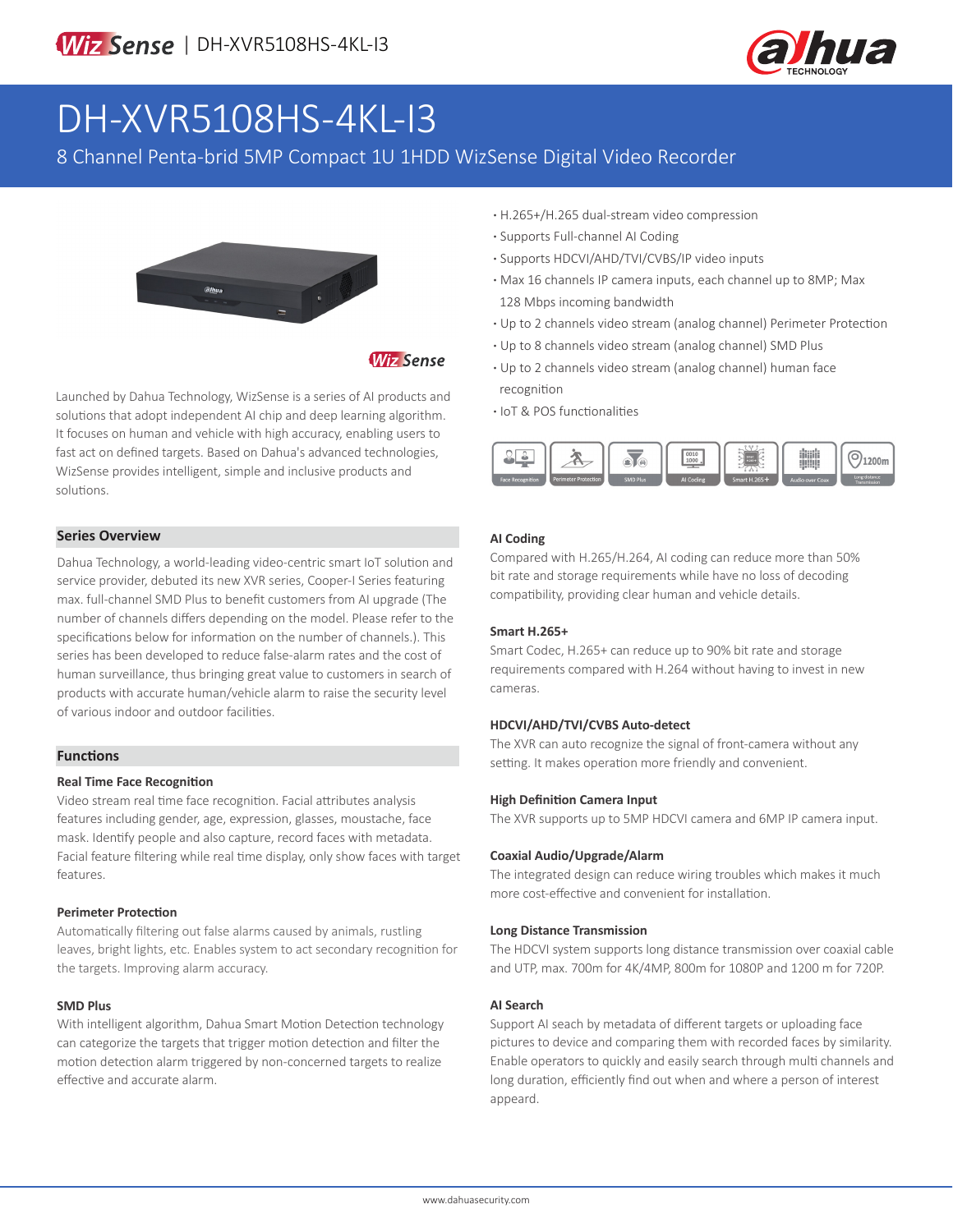# Wiz Sense | DH-XVR5108HS-4KL-13

# **Technical Specification**

| System                                                                              |                                                                                                                                                                                                         |  |  |
|-------------------------------------------------------------------------------------|---------------------------------------------------------------------------------------------------------------------------------------------------------------------------------------------------------|--|--|
| Main Processor                                                                      | Embedded processor                                                                                                                                                                                      |  |  |
| <b>Operating System</b>                                                             | <b>Embedded Linux</b>                                                                                                                                                                                   |  |  |
| Perimeter Protection                                                                |                                                                                                                                                                                                         |  |  |
| Perimeter Performance AI<br>by Recorder (Number of<br>Channels)                     | 2 channels                                                                                                                                                                                              |  |  |
| Face Detection                                                                      |                                                                                                                                                                                                         |  |  |
| <b>Face Attributes</b>                                                              | 6 attributes: Gender, age groups (6), glasses, expressions<br>(8), face mask, beard, with up to four detection panels<br>displayed at the same time.                                                    |  |  |
| <b>Face Detection</b><br>Performance of AI by<br>Recorder (Number of<br>Channels)   | 2 channels, and a single channel can detect up to 12<br>faces.                                                                                                                                          |  |  |
| Face Recognition                                                                    |                                                                                                                                                                                                         |  |  |
| <b>Face Database Capacity</b>                                                       | Up to 10 face databases and 20,000 pictures.                                                                                                                                                            |  |  |
| <b>Face Recognition</b><br>Performance of AI by<br>Recorder (Number of<br>Channels) | 2 channels                                                                                                                                                                                              |  |  |
| <b>SMD Plus</b>                                                                     |                                                                                                                                                                                                         |  |  |
| SMD Plus by Recorder                                                                | Full-channel SMD Plus (AI by recorder), secondary<br>filtering for human and motor vehicle SMD Plus, reducing<br>false alarms caused by leaves, rain and lighting condition<br>change                   |  |  |
| Audio and Video                                                                     |                                                                                                                                                                                                         |  |  |
| Analog Camera Input                                                                 | 8 channels, BNC: adaptive access by default; HDCVI,<br>AHD, TVI and CVBS access can be configured.                                                                                                      |  |  |
| Camera Input                                                                        | 1. CVI: 4K, 6MP, 5MP, 4MP, 1080P@25/30 fps,<br>720P@50/60fps, 720P@25/30fps.<br>2. TVI: 4K, 5MP, 4MP, 3MP, 1080P@25/30,<br>720P@25/30fps.<br>3. AHD: 4K, 5MP, 4MP, 3MP, 1080P@25/30, 720P@25/30<br>fps. |  |  |
| IP Camera Input                                                                     | 8+8 channels, each channel up to 8MP                                                                                                                                                                    |  |  |
| <b>Encoding Capacity</b>                                                            | All channel 4K(1 fps–7 fps); 6MP(1 fps–10 fps);<br>5MP(1 fps-12 fps); 4K-N, 4MP/3MP(1 fps-15 fps);<br>4M-N/1080P/720P/960H/D1/CIF (1 fps-25/30 fps);                                                    |  |  |
| Dual-stream                                                                         | Supported (960H (1 fps-15 fps); D1/CIF(1 fps-25/30 fps)).                                                                                                                                               |  |  |
| Video Frame Rate                                                                    | PAL: 1 fps-25 fps.<br>NTSC: 1 fps-30 fps.                                                                                                                                                               |  |  |
| Video Bit Rate                                                                      | 32 Kbps-6144 Kbps Per Channel                                                                                                                                                                           |  |  |
| <b>Audio Sampling</b>                                                               | 8 KHz, 16 bit Per Channel                                                                                                                                                                               |  |  |
| Audio Bit Rate                                                                      | 64 Kbps Per Channel                                                                                                                                                                                     |  |  |
| Bit Rate Type                                                                       | Video stream and composite stream.                                                                                                                                                                      |  |  |
| Video Output                                                                        | 1 HDMI ,1 VGA<br>HDMI: 3840 × 2160, 1920 × 1080, 1280 × 1024, 1280 ×<br>720<br>VGA: 1920 × 1080, 1280 × 1024, 1280 × 720                                                                                |  |  |
| Multi-screen Display                                                                | When IP extension mode not enabled: 1/4/8/9<br>When IP extension mode enabled: 1/4/8/9/16                                                                                                               |  |  |
| Third-party Camera Access                                                           | Onvif, RTSP, Panasonic, Sony, Axis, Arecont, Pelco, Canon,<br>Samsung                                                                                                                                   |  |  |

| Compression Standard       |                                                                                                                            |  |  |  |
|----------------------------|----------------------------------------------------------------------------------------------------------------------------|--|--|--|
| Video Compression          | AI Coding/H.265+/H.265/H.264+/H.264                                                                                        |  |  |  |
| <b>Audio Compression</b>   | G.711A/G.711u/PCM                                                                                                          |  |  |  |
| Network                    |                                                                                                                            |  |  |  |
| Network Protocol           | HTTP, HTTPS, TCP / IP, IPv4, RTSP, UDP, SMTP, NTP, DHCP,<br>DNS, DDNS, P2P                                                 |  |  |  |
| <b>Mobile Phone Access</b> | iPhone, iPad, Android                                                                                                      |  |  |  |
| Interoperability           | ONVIF 16.12, CGI Conformant                                                                                                |  |  |  |
| Browser                    | Chrome, IE9 or above, Firefox                                                                                              |  |  |  |
| Network Mode               | Single-address mode                                                                                                        |  |  |  |
| Recording Playback         |                                                                                                                            |  |  |  |
| <b>Record Mode</b>         | Manual, Schedule (General, Continuous), MD (Video<br>detection: Motion Detection, Video Loss, Tampering),<br>Alarm, Stop   |  |  |  |
| <b>Recording Playback</b>  | 1/4/09                                                                                                                     |  |  |  |
| <b>Backup Method</b>       | <b>USB Device/Network</b>                                                                                                  |  |  |  |
| Playback Mode              | Instant playback, general playback, event playback, tag<br>playback, smart playback (face and motion detection)            |  |  |  |
| Alarm                      |                                                                                                                            |  |  |  |
| <b>General Alarm</b>       | Motion detection, Video Loss, tampering, and local<br>alarm                                                                |  |  |  |
| <b>Anomaly Alarm</b>       | No disk, disk error, low space, offline, ip conflict, MAC<br>conflict                                                      |  |  |  |
| Intelligent Alarm          | Face detection, face recognition, perimeter protection                                                                     |  |  |  |
| Alarm Linkage              | Record, snapshot (panoramic), IPC external alarm<br>output, access controller, voice prompt, buzzer, log,<br>preset, email |  |  |  |
| Ports                      |                                                                                                                            |  |  |  |
| Audio Input                | 1, RCA (external)<br>8, BNC (coaxial)                                                                                      |  |  |  |
| Audio Output               | 1, RCA                                                                                                                     |  |  |  |
| Two-way Talk               | Yes (share the same audio input with the first channel)                                                                    |  |  |  |
| <b>HDD</b> Interface       | 1 SATA Port, up to 16TB for a single HDD, the maximum<br>HDD capacity varies with environment temperature                  |  |  |  |
| RS-485                     | 1 Port, for PTZ Control                                                                                                    |  |  |  |
| USB                        | 2 USB Ports (1 USB 2.0, 1 USB 3.0)                                                                                         |  |  |  |
| HDMI                       | 1                                                                                                                          |  |  |  |
| <b>VGA</b>                 | 1                                                                                                                          |  |  |  |
| Network Port               | 1 (10/100/1000 Mbps Ethernet port, RJ-45)                                                                                  |  |  |  |
| General                    |                                                                                                                            |  |  |  |
| Power Supply               | DC12V, 2A                                                                                                                  |  |  |  |
| Power Consumption          | Lower than 10W                                                                                                             |  |  |  |
| Net Weight                 | 0.9 kg (1.98 lb)                                                                                                           |  |  |  |
| Gross Weight               | 1.5 kg (3.31 lb)                                                                                                           |  |  |  |
| <b>Product Dimensions</b>  | Compact 1U, 260.0 mm × 237.4 mm × 47.6 mm (W × D ×<br>H) $10.24'' \times 9.35'' \times 1.87''$ (W $\times$ D $\times$ H)   |  |  |  |